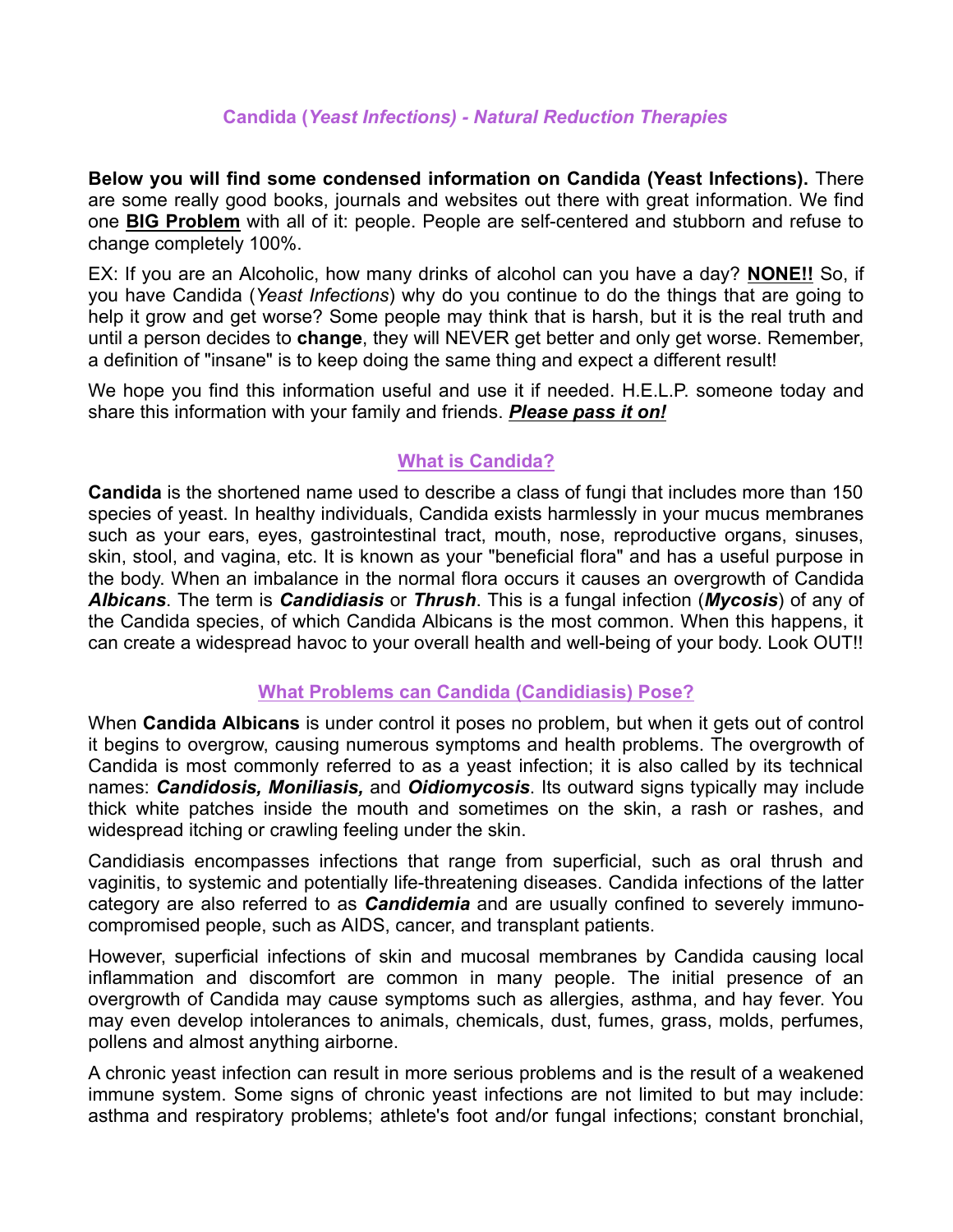nose, and sinus conditions; digestive problems such as acid reflux, bloating, gas, and Hiatal hernia; cravings for alcohol, high carbohydrate foods and sugar; ear infections; fatigue; heart palpitations; headaches; hemorrhoids; anxiety, depression, irritability and panic attacks; female health problems; insomnia, restless sleep, and nightmares; hoarseness or laryngitis and sore throat; ... and many, many more. WOW!!

## **What Factors Cause Candida to get Out of Control?**

Candida is best kept in balance or under control with a healthy immune system. But under certain conditions Candida begins to overgrow and can get out of control quickly. Anything that causes the immune system to become depressed can cause Candida to start overgrowing.

**Medications**, especially antibiotics, are one of the biggest culprits because they wipe out the "beneficial flora" causing the imbalance of your digestive system. Other medications that contribute to an overgrowth of yeast include antacids, anti-depressants, birth control pills, cortisone, pain killers and steroids to name a few.

**Depleted Nutrition or Poor Nutrition**, meaning *your diet*, is one of the biggest major contributors to Candida because it weakens the immune system, which allows Candida to overgrow. Today's Standard American Diet (S.A.D.) lacks the necessary nutrients to maintain a healthy immune system.

A diet that consists of normal to excessive amounts of sugar is linked to an overgrowth of yeast. The average person living in the western world consumes about 150 pounds to 250 pounds of sugar per person every year! *No wonder yeast infections are so common!!*

We are constantly feeding the Candida (or *yeast infection organisms*) the fuel it needs to take over our health! Many people notice a quick decrease in yeast overgrowth in just a few days by eliminating sugar from their diets. This includes flour, pastas, and starches (refined carbohydrates) that are quickly converted into your bloodstream as sugar. Many if not all packaged and processed foods are laced with salt and sugar. How do you think they get you to keep coming back for more? It is not because it is "REAL" food and it is nutritious. It is because of all the chemical additives, natural flavors (see below), iodized salts, and refined sugars. Not to mention the food colorings, dyes, pesticides, and preservatives, just to name a few.

> **Dog Crap is a "Natural Flavor" ...BUTT... That Does NOT mean I'm going to eat it!**

## **Environmental Issues - Stress - Toxic Substances**

Environmental issues that are known to also weaken your immune system are things such as; chemicals; molds and pesticides: smoke: electro-magnetic and radiation exposure from computers, microwaves, phones, power lines, and televisions; etc.

Stress contributes to many health conditions and increases your risk of developing yeast infections. When you are under stress from emotions, finances, injuries, losses, etc., your body releases more toxins that cause an imbalance in your overall immune system.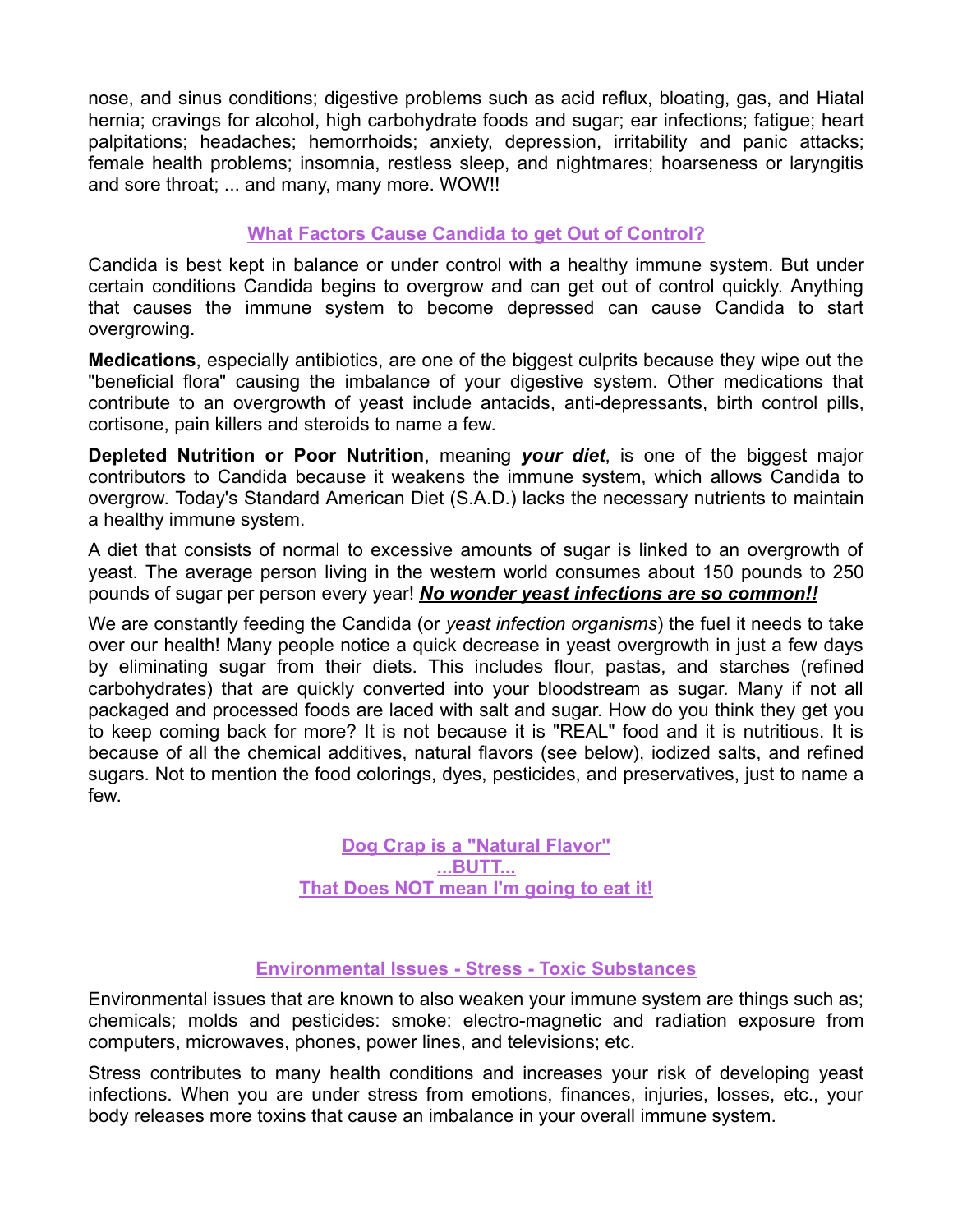Toxic substances such as air fresheners, anti-bacterial soaps, dryer sheets, fluoridated water, household and personal care products, synthetic carpets, and a list of chemical additives in your food supply help weaken your overall immune system. Of course, this is one reason why we are in business to H.E.L.P. you at http://www.SaferSoaps.com. Try our product called Ultra-Safe Plus+ Commercial or Medical cleanser.

# **Candida (Yeast Infections) - Natural Reduction Therapies**

One of the first and most important changes in a natural Candida treatment should be your diet. A healthy diet will not only prevent a yeast infection from developing, it will also keep an already existing infection from spreading by not providing more fuel to the fire by continuing to feed the over-growth. Sticking to the following diet suggestions, in combination with other nutrition and lifestyle principles can bring positive results to your general health and particularly to your yeast infection problem.

I know you will appreciate my sense of humor on this statement. **S T O P !!** Stop doing what gets you sick and start doing what gets you healthy. Take responsibility for your own health. Then after you heal yourself, if you want to go back to the *S.A.D. Diet* and start **ALL OVER Again** ... Go for It!! *Hey Mikey Likes it ... He'll Eat Anything!!*

1. **S T O P Drinking Juices and Sodas. Start a daily regiment of eating plenty of fresh organic 100% whole foods adding a variety of healthy good bacteria, good probiotics, and good supplements.** Yeast gets out of control in a digestive system that is sluggish and unhealthy, lacking beneficial flora, enzymes and proper nutrition. A body that does not maintain a proper acid-alkaline PH balance offers a breeding ground for over-growth. You should try our certified organic whole food called Delicious Greens 8000 (Berry Flavor). It contains some beneficial bacteria as well as to help establish a proper alkaline PH balance. It's nutritious and it tastes great. Even KIDZ Like it!!

http://www.Solutions-4-You.com/Vitamin\_Supplements.aspx

- 2. **S T O P Eating Carbohydrates & Refined SUGAR.** Stop consuming processed foods made with white flour, white rice, and white sugar. You have learned by now that **SUGAR** is **Candida's** favorite friend and your worst enemy! Eating such foods can cause Candida to breed. So if you really enjoy those **Nasty Albicans** in your body breeding and eating you ... Go for It!! Try Stevia (an herbal sweetener) instead of sugar and use 100% whole grain non-gluten products such as brown rice, and 100% whole grain bread to replace refined carbohydrates. Try our Coconut flour if you like to bake ... it works perfectly. Call for pricing at (800) 301-9911.
- 3. **S T O P Eating Foods that Contain Molds & Yeast.** Many condiments and canned fruits and vegetables can harbor and encourage Candida and should not be eaten, like mushrooms, peanuts, popcorn, etc. Fruits (canned or fresh) should be avoided till you get your immune system back under control because of even the natural sugars. Get back to what God created for us naturally. Like we said, there are many good books, journals and nutritional websites out there on food suggestions.
- 4. **S T O P Destroying & Start Building Your Immune System.** Always consult with a medical professional before you try this! Try to eliminate the daily regular use of antibiotics and other medications which weaken your immune system and kill off friendly bacteria. Like we have written about before, switch to fresh milk (raw unpasteurized) without added antibiotics and hormones. Supplement your daily diet with the regular use of natural anti-fungal and anti-viral foods. Good natural sources are raw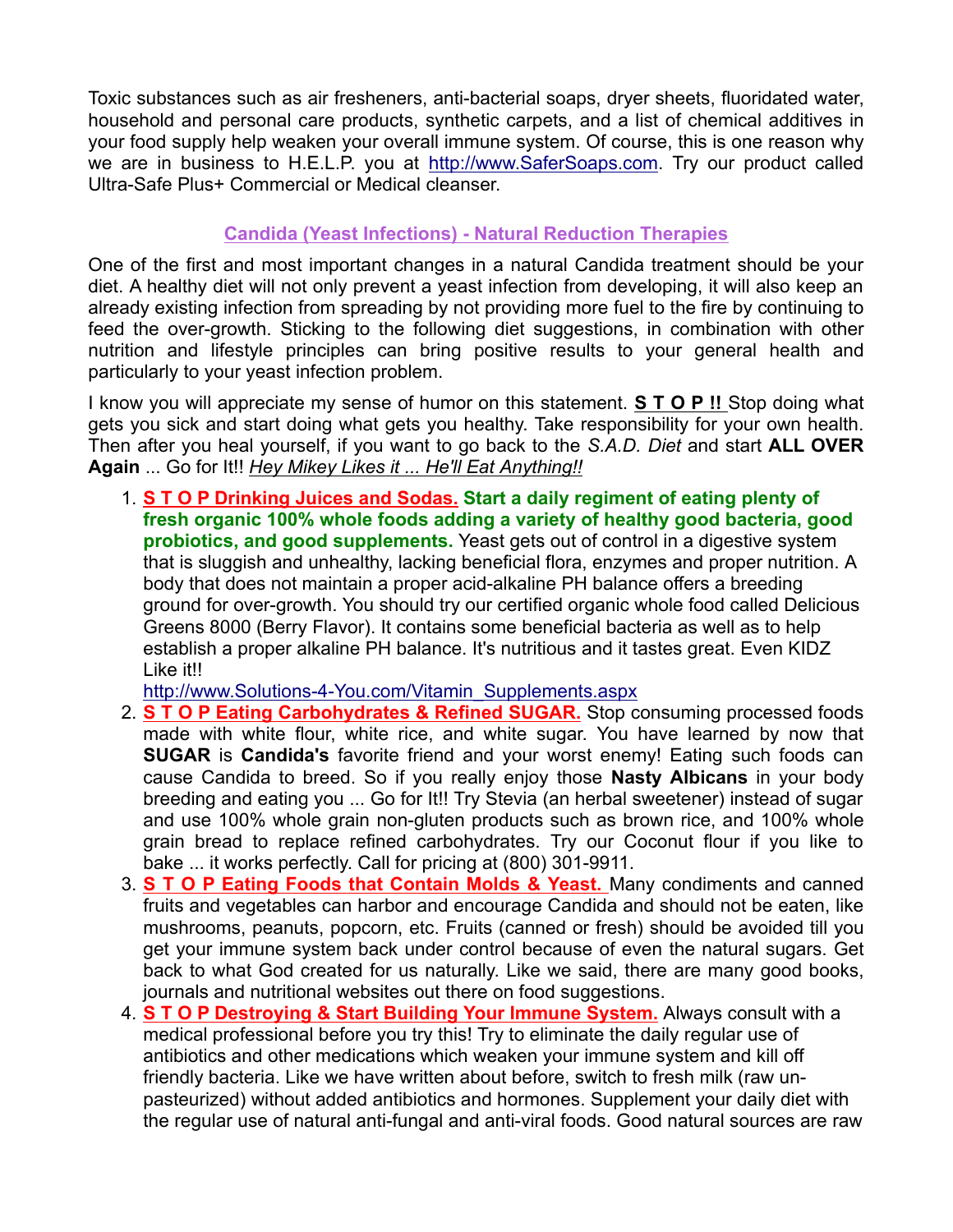garlic, onions, olive leaf, oregano oil, etc. Or, better yet, you may want to try our Certified Organic (Centrifuge Extracted) 100% Extra Virgin Coconut Oil. It has a tremendous amount of health benefits both for the inside and outside of the body! http://www.Solutions-4-You.com/Coconut\_Oil\_Centrifuge\_Extracted.aspx

By following these four basic suggestions (which is a guide to a healthy lifestyle change) you should start feeling better in a very short period of time. Your Candida overgrowth has probably been going on for some time, so be diligent and patient and stick with the changes. If left untreated, it can lead to serious health issues down the road.

This is another reason why Cheryl & I started our own healing and health ministry called **H.E.L.P.** - **H.ealthy E.ducational L.ifestyle P.rograms. You can view this page on our website. Let your food be your medicine!!**

http://www.Solutions-4-You.com/HELP-2.aspx

**Please remember our general rule of tongue**

**If man made it ... and you have to read it ...Don't Eat it**

**If God created it ... you don't have to read it ... Just eat it**

## **Candida (Basic Diet) Suggestions**

You should start by following these basic common sense rules: Consume NO alcohol, caffeine, dairy (though some believe in fresh raw milk un-pasteurized), all moldy foods, packaged, processed and refined foods, sugar, wheat and yeast! *NO FAST FOODS!!*

#### **Forms of Sugar to Avoid:**

Beet sugar, Brown sugar, Corn syrup, Date sugar, Dextrose, Fructose, Glucose, Honey, High Fructose Corn syrup, Lactose, Maltose, Mannitol, Maple sugar, Molasses, Sorbitol and fake sugars such as; Aspartame, Saccharin, and Sucralose). Any product ending in "OSE"!

**Safe Sweeteners to Enjoy:** Stevia (liquid pure)

**Fruits to Avoid:** All dried fruits, certain apples, bananas, melons, and oranges

**Fruits to Enjoy:** Berries, grapefruit, green apples, lemons, limes, nectarines and pears

**Vegetables to Avoid:** Carrots, corn and potatoes

**Vegetables to Enjoy:** All fresh varieties including asparagus, bell peppers, broccoli, cucumbers, cauliflower, green beans, spinach, raw garlic and onions

**Meats to Avoid:** Lunch Meats and Pork

**Meats to Enjoy:** All lean meats-beef, chicken, fish, turkey and seafood

**Dairy to Avoid:** All Pasteurized Dairy, Aged cheese, Cow's milk, Soy milk

**Dairy to Enjoy:** Cottage Cheese, Eggs and Yogurt

**More Foods to Avoid:** Foods that contain yeast such as green olives, pickles, brewers yeast, bread, and mayonnaise; Moldy foods such as mushrooms, peanuts, pistachios, and popcorn (choose almonds, cashews and walnuts); Starchy foods such as pasta and potatoes;